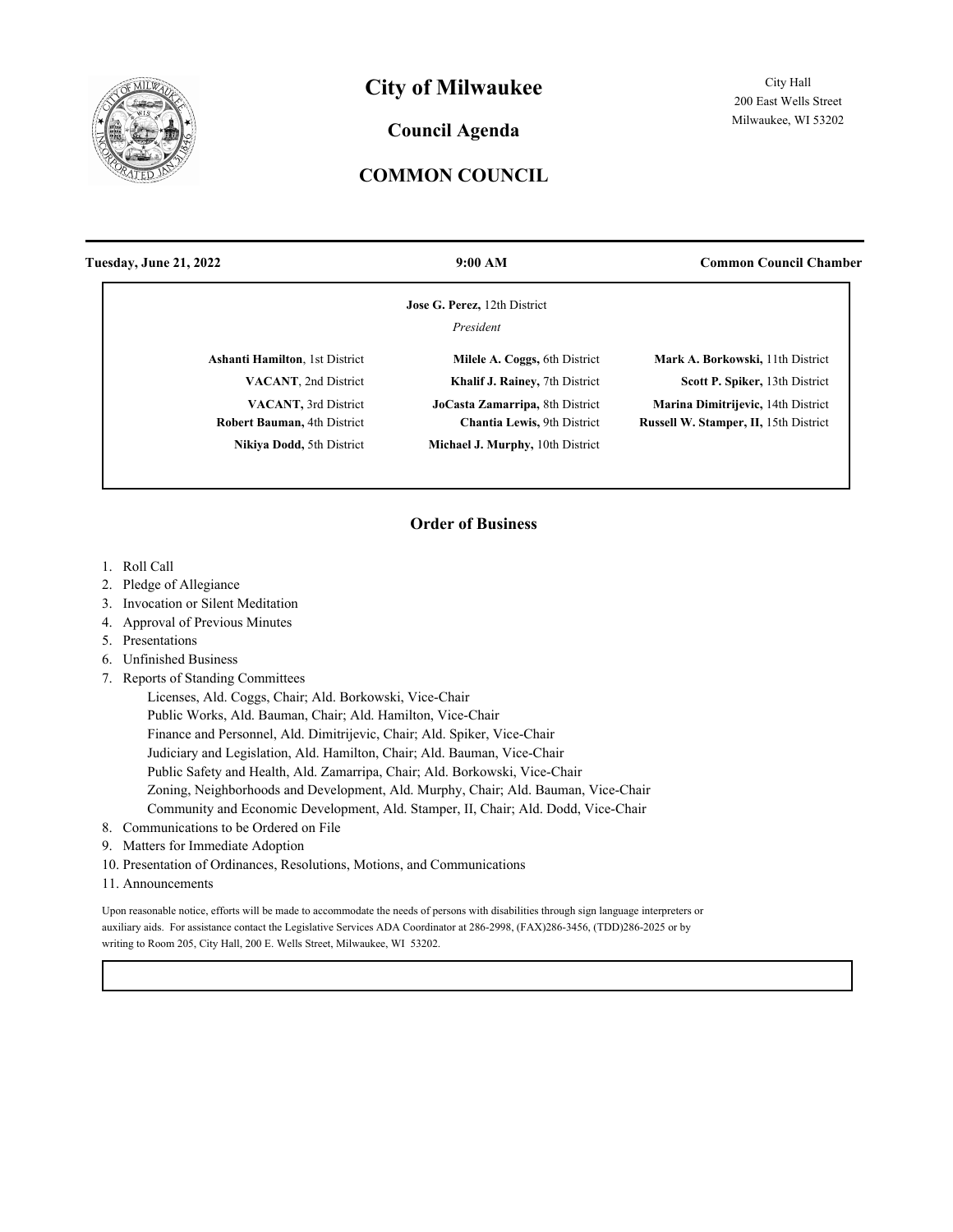### **COMMENDATORY AND CONDOLATORY RESOLUTIONS**

**1. [220235](http://milwaukee.legistar.com/gateway.aspx?m=l&id=62369) SPONSORED BY: THE CHAIR INTRODUCED ON: 06/21/2022**

Communication from the City Clerk relating to various commendatory/condolatory resolutions to be acknowledged and affirmed by the Common Council.

### **THE LICENSES COMMITTEE RECOMMENDS:**

# **APPROVAL OF THE FOLLOWING:**

**2. [220120](http://milwaukee.legistar.com/gateway.aspx?m=l&id=62171) SPONSORED BY: THE CHAIR INTRODUCED ON: 05/10/2022**

Motion relating to the recommendations of the Licenses Committee relating to licenses.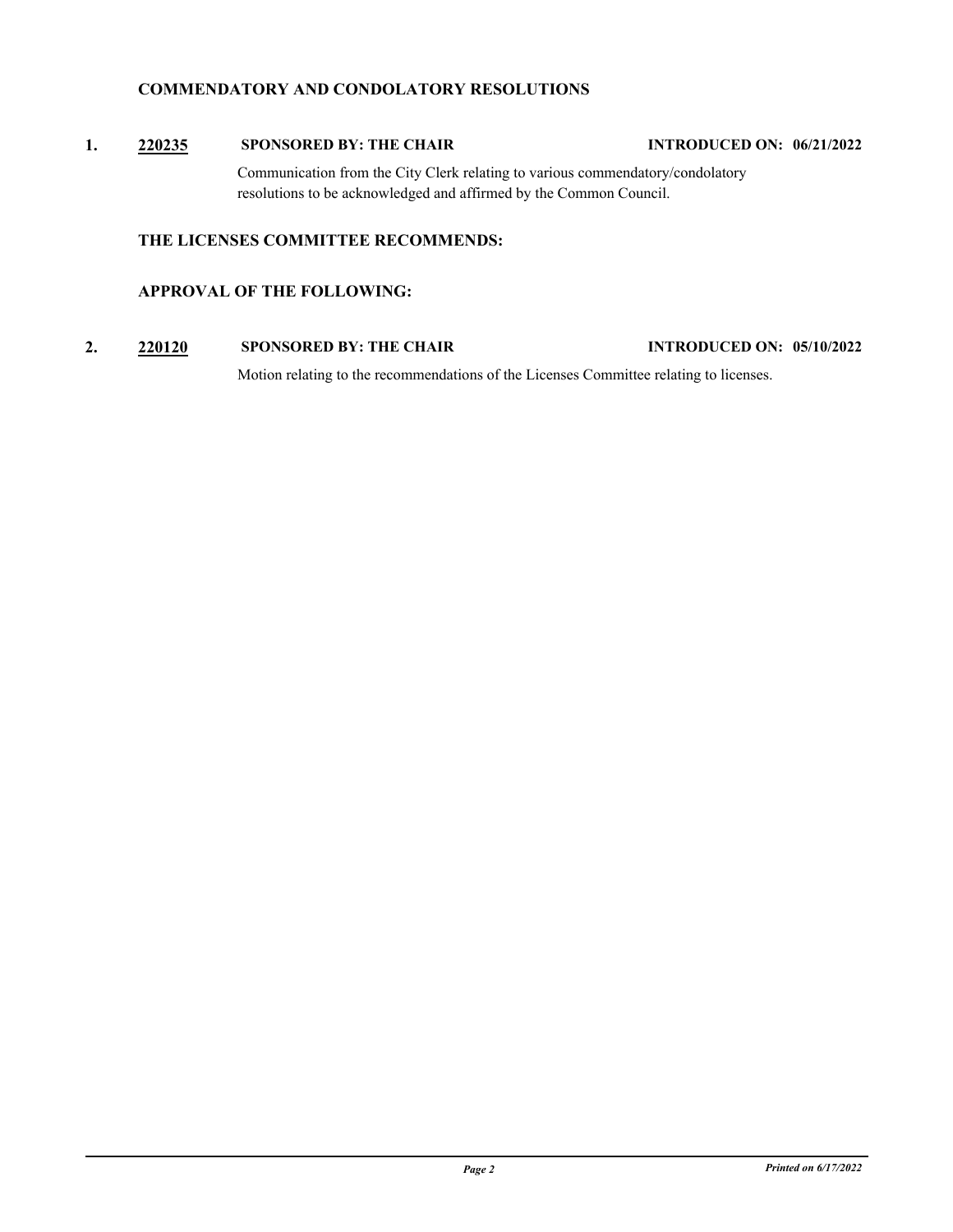#### **THE PUBLIC WORKS COMMITTEE RECOMMENDS:**

#### **ADOPTION OF THE FOLLOWING:**

# **3. [220162](http://milwaukee.legistar.com/gateway.aspx?m=l&id=62269) SPONSORED BY: THE CHAIR INTRODUCED ON: 06/01/2022**

Resolution authorizing a contract for services between the State of Wisconsin and the City of Milwaukee to assist residential homeowner customers with Municipal Services Bill arrearages through the Homeowner Assistance Fund.

#### **4. [220166](http://milwaukee.legistar.com/gateway.aspx?m=l&id=62277) SPONSORED BY: THE CHAIR INTRODUCED ON: 06/01/2022**

Resolution approving a Quit Claim Deed and assignment of City sewer facilities and easement interests from the City to Milwaukee Metropolitan Sewerage District (MMSD) and authorizing the proper City officials to execute a Bill of Sale for the acceptance of storm and sanitary sewer facilities from MMSD at various locations.

### **5. [220176](http://milwaukee.legistar.com/gateway.aspx?m=l&id=62287) SPONSORED BY: THE CHAIR INTRODUCED ON: 06/01/2022**

Resolution to inform the Common Council of the City's Compliance Maintenance Annual Report for the year 2021.

#### **6. [220191](http://milwaukee.legistar.com/gateway.aspx?m=l&id=62300) SPONSORED BY: THE CHAIR INTRODUCED ON: 06/01/2022**

Substitute resolution approving levying of assessments and construction of assessable public improvement projects at various locations and appropriating funds for these purposes with the City cost of these projects approved by this resolution is estimated to be \$1,589,860 for a total estimated cost of \$1,740,400.

#### **7. [220192](http://milwaukee.legistar.com/gateway.aspx?m=l&id=62301) SPONSORED BY: THE CHAIR INTRODUCED ON: 06/01/2022**

Substitute resolution determining it necessary to make various assessable public improvements at various locations and appropriating funds for these purposes with the City engineering cost estimated to be \$37,600 for a total estimated cost of these projects being \$439,000.

#### **8. [220193](http://milwaukee.legistar.com/gateway.aspx?m=l&id=62302) SPONSORED BY: THE CHAIR INTRODUCED ON: 06/01/2022**

Substitute resolution determining it necessary to make various nonassessable public improvements at various locations and appropriating funds for these purposes with the City engineering cost estimated to be \$119,000 for a total estimated cost of these projects being \$3,740,000.

#### **9. [220194](http://milwaukee.legistar.com/gateway.aspx?m=l&id=62303) SPONSORED BY: THE CHAIR INTRODUCED ON: 06/01/2022**

Substitute resolution approving construction of nonassessable public improvements at various locations and appropriating funds for these purposes with the City construction cost estimated to be \$7,357,000 for a total estimated cost of these projects being \$8,335,000.

**10. [220225](http://milwaukee.legistar.com/gateway.aspx?m=l&id=62353) SPONSORED BY: Ald. Bauman INTRODUCED ON: 06/01/2022**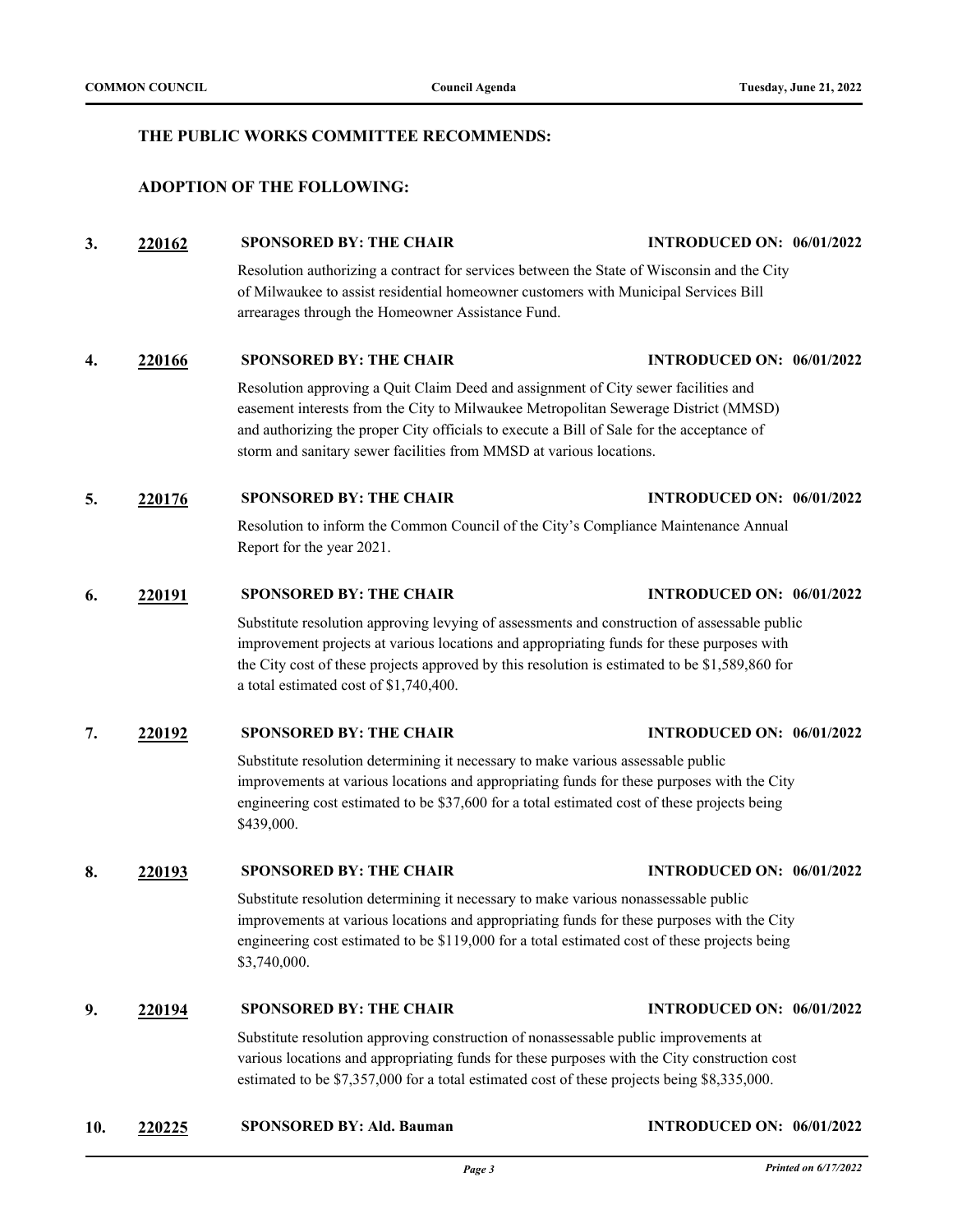Resolution relating to the creation of a pilot dockless scooter program.

### **CONFIRMATION OF THE FOLLOWING:**

### **11. [220213](http://milwaukee.legistar.com/gateway.aspx?m=l&id=62340) SPONSORED BY: THE CHAIR INTRODUCED ON: 06/01/2022**

Appointment of Dominic Ortiz to the Professional Baseball Park District Board by the Mayor. (8th Aldermanic District)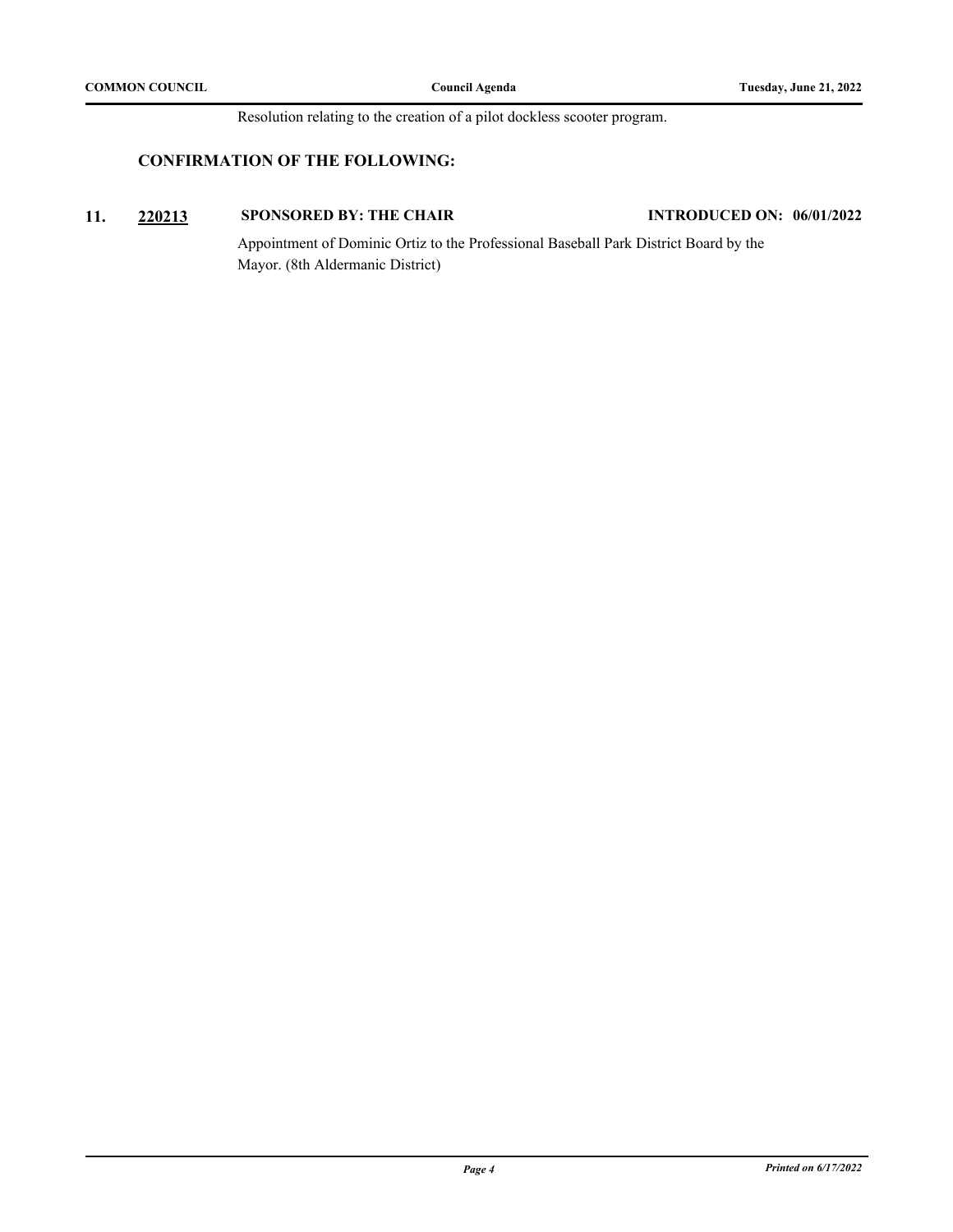### **THE FINANCE & PERSONNEL COMMITTEE RECOMMENDS:**

### **PASSAGE OF THE FOLLOWING:**

| 12. | 220184        | <b>SPONSORED BY: THE CHAIR</b>                                                                                                                                                              | <b>INTRODUCED ON: 06/01/2022</b> |
|-----|---------------|---------------------------------------------------------------------------------------------------------------------------------------------------------------------------------------------|----------------------------------|
|     |               | A substitute ordinance to further amend the 2022 rates of pay of offices and positions in the<br>City Service.                                                                              |                                  |
| 13. | 220185        | <b>SPONSORED BY: THE CHAIR</b>                                                                                                                                                              | <b>INTRODUCED ON: 06/01/2022</b> |
|     |               | A substitute ordinance to further amend the 2022 offices and positions in the City Service.                                                                                                 |                                  |
| 14. | 220223        | SPONSORED BY: Ald. Dimitrijevic and<br>Ald. Murphy                                                                                                                                          | <b>INTRODUCED ON: 06/01/2022</b> |
|     |               | An ordinance relating to clean energy financing.                                                                                                                                            |                                  |
|     |               | <b>ADOPTION OF THE FOLLOWING:</b>                                                                                                                                                           |                                  |
| 15. | 211631        | <b>SPONSORED BY: THE CHAIR</b>                                                                                                                                                              | <b>INTRODUCED ON: 02/08/2022</b> |
|     |               | Substitute resolution authorizing attendance at conventions, seminars and other travel.                                                                                                     |                                  |
| 16. | 211910        | SPONSORED BY: Ald. Hamilton, Ald.<br>Perez, Ald. Dimitrijevic, Ald. Borkowski,<br>Ald. Zamarripa and Ald. Coggs                                                                             | <b>INTRODUCED ON: 03/22/2022</b> |
|     |               | Substitute resolution relating to the creation of the American Rescue Plan Act Funding<br>Allocation Task Force.                                                                            |                                  |
| 17. | 212048        | <b>SPONSORED BY: THE CHAIR</b>                                                                                                                                                              | <b>INTRODUCED ON: 04/19/2022</b> |
|     |               | Substitute Resolution authorizing settlement of claims in the lawsuit entitled Hadrian, et al.<br>v. City of Milwaukee in the amount of \$900,000 and appropriating funds for this purpose. |                                  |
| 18. | 220226        | SPONSORED BY: Ald. Dimitrijevic and<br>Ald. Zamarripa                                                                                                                                       | <b>INTRODUCED ON: 06/01/2022</b> |
|     |               | Substitute resolution relating to the inclusion of Street Angels as a participating recipient of<br>donations in future City Combined Giving campaigns.                                     |                                  |
|     |               | PLACING ON FILE THE FOLLOWING:                                                                                                                                                              |                                  |
| 19. | <u>220101</u> | <b>SPONSORED BY: THE CHAIR</b>                                                                                                                                                              | <b>INTRODUCED ON: 05/10/2022</b> |
|     |               | Communication from the Department of Employee Relations relating to classification<br>studies scheduled for Fire and Police Commission action.                                              |                                  |

**20. [220181](http://milwaukee.legistar.com/gateway.aspx?m=l&id=62289) SPONSORED BY: THE CHAIR INTRODUCED ON: 06/01/2022**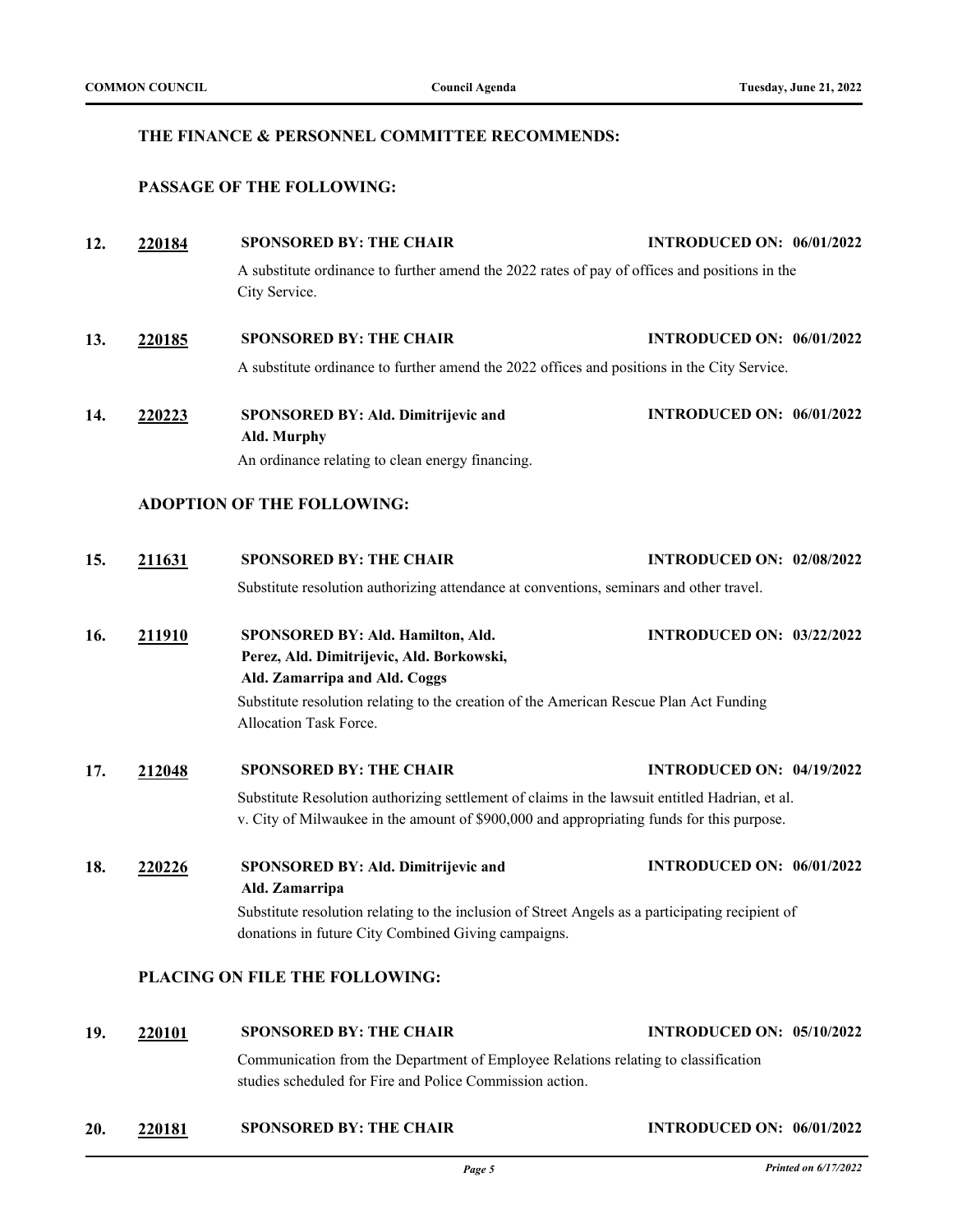| <b>COMMON COUNCIL</b> |                                                                                                                                                                     | Council Agenda                                                                                                                                                               | Tuesday, June 21, 2022           |
|-----------------------|---------------------------------------------------------------------------------------------------------------------------------------------------------------------|------------------------------------------------------------------------------------------------------------------------------------------------------------------------------|----------------------------------|
|                       |                                                                                                                                                                     | Communication from the Department of Employee Relations relating to classification<br>studies scheduled for City Service Commission action.                                  |                                  |
| 21.                   | 220183                                                                                                                                                              | <b>SPONSORED BY: THE CHAIR</b>                                                                                                                                               | <b>INTRODUCED ON: 06/01/2022</b> |
|                       |                                                                                                                                                                     | Communication from the Department of Employee Relations amending the Salary and<br>Positions Ordinances relative to clerical or administrative corrections.                  |                                  |
| 22.                   | 220241                                                                                                                                                              | <b>SPONSORED BY: THE CHAIR</b>                                                                                                                                               | <b>INTRODUCED ON: 06/01/2022</b> |
|                       |                                                                                                                                                                     | Communication from the Department of Employee Relations amending the Salary<br>Ordinance to add an assignment rate to the position of HRIS Compensation Audit<br>Specialist. |                                  |
| 23.                   | 220244                                                                                                                                                              | <b>SPONSORED BY: THE CHAIR</b>                                                                                                                                               | <b>INTRODUCED ON: 06/01/2022</b> |
|                       | Communication from the Department of Employee Relations amending the Salary<br>Ordinance to add recruitment flexibility to various positions in various pay ranges. |                                                                                                                                                                              |                                  |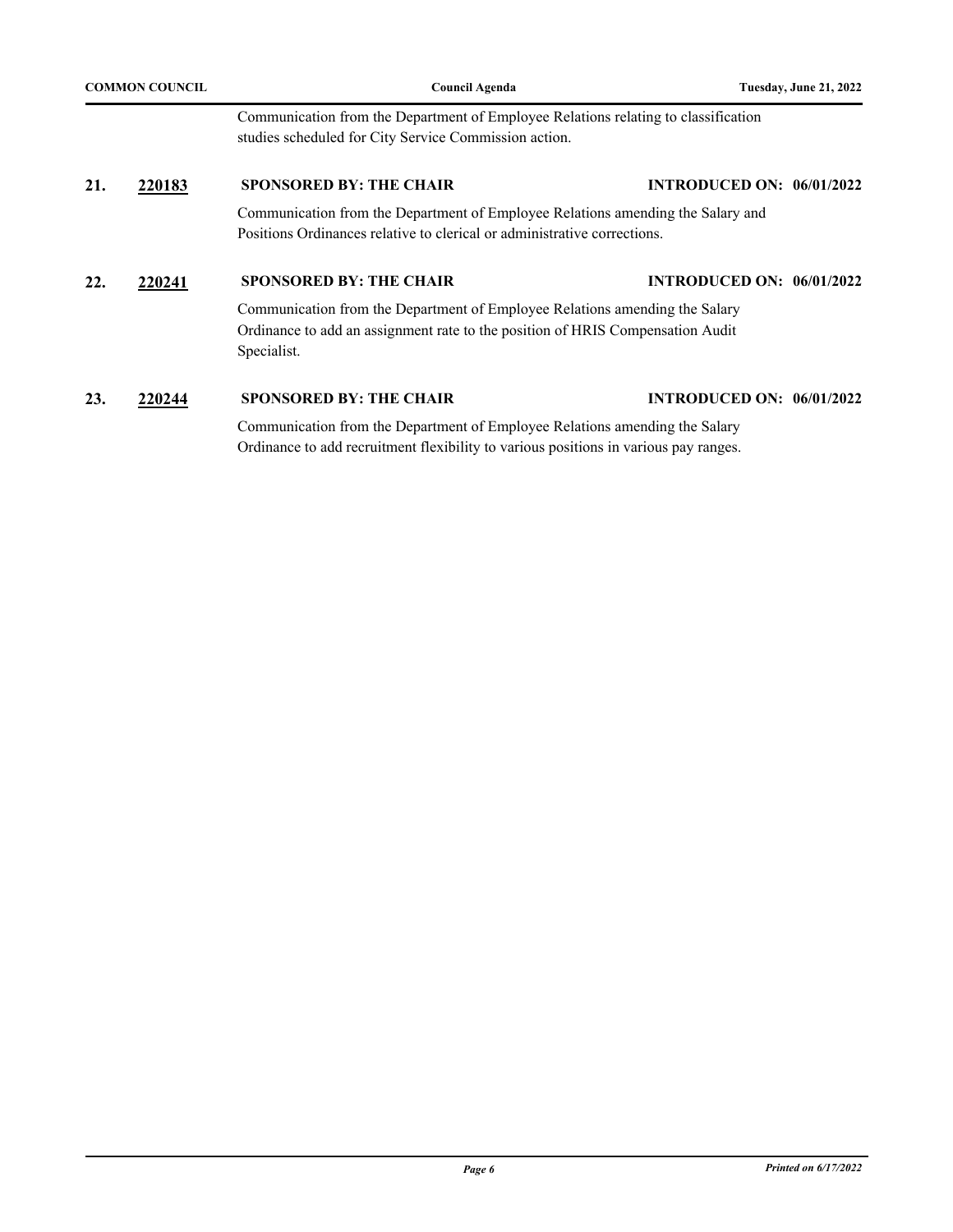#### **THE JUDICIARY & LEGISLATION COMMITTEE RECOMMENDS:**

### **ADOPTION OF THE FOLLOWING:**

**24. [220153](http://milwaukee.legistar.com/gateway.aspx?m=l&id=62253) SPONSORED BY: THE CHAIR INTRODUCED ON: 06/01/2022** Resolution cancelling real estate taxes levied against certain parcels bearing tax key numbers on the 2020 and 2021 tax rolls, plus interest applicable to date of repayment, if appropriate. **25. [220161](http://milwaukee.legistar.com/gateway.aspx?m=l&id=62267) SPONSORED BY: Ald. Zamarripa INTRODUCED ON: 06/01/2022** Substitute resolution approving an agreement between the City and WI Civic Duty, Inc. for licensed use of Vote Movr Widget provided by PF Data, LLC. **26. [220170](http://milwaukee.legistar.com/gateway.aspx?m=l&id=62281) SPONSORED BY: THE CHAIR INTRODUCED ON: 06/01/2022** Resolution authorizing payment of the claim of Jutiki X, in the amount of \$10,000.

### **PLACING ON FILE THE FOLLOWING:**

**27. [210062](http://milwaukee.legistar.com/gateway.aspx?m=l&id=57000) SPONSORED BY: THE CHAIR INTRODUCED ON: 05/04/2021** Resolution relating to the appeal of Dawn Peterson for property damage.

### **DISALLOWANCE AND INDEFINITE POSTPONEMENT OF THE FOLLOWING:**

| 28. | 210667 | <b>SPONSORED BY: THE CHAIR</b><br>Resolution relating to the claim of Walter Holtz.                                  | <b>INTRODUCED ON: 09/01/2021</b> |  |
|-----|--------|----------------------------------------------------------------------------------------------------------------------|----------------------------------|--|
| 29. | 210683 | <b>SPONSORED BY: THE CHAIR</b><br>Resolution relating to the appeal of Juanita Page for property damage.             | <b>INTRODUCED ON: 09/01/2021</b> |  |
| 30. | 211716 | <b>SPONSORED BY: THE CHAIR</b><br>Resolution relating to the claim of Franklin Easley.                               | <b>INTRODUCED ON: 03/01/2022</b> |  |
| 31. | 211781 | <b>SPONSORED BY: THE CHAIR</b><br>Resolution relating to the appeal of Ed and Doreen Wiener for property damage.     | <b>INTRODUCED ON: 03/01/2022</b> |  |
| 32. | 211964 | <b>SPONSORED BY: THE CHAIR</b><br>Resolution relating to the appeal of Eric and Marcia Hagmayer for property damage. | <b>INTRODUCED ON: 04/19/2022</b> |  |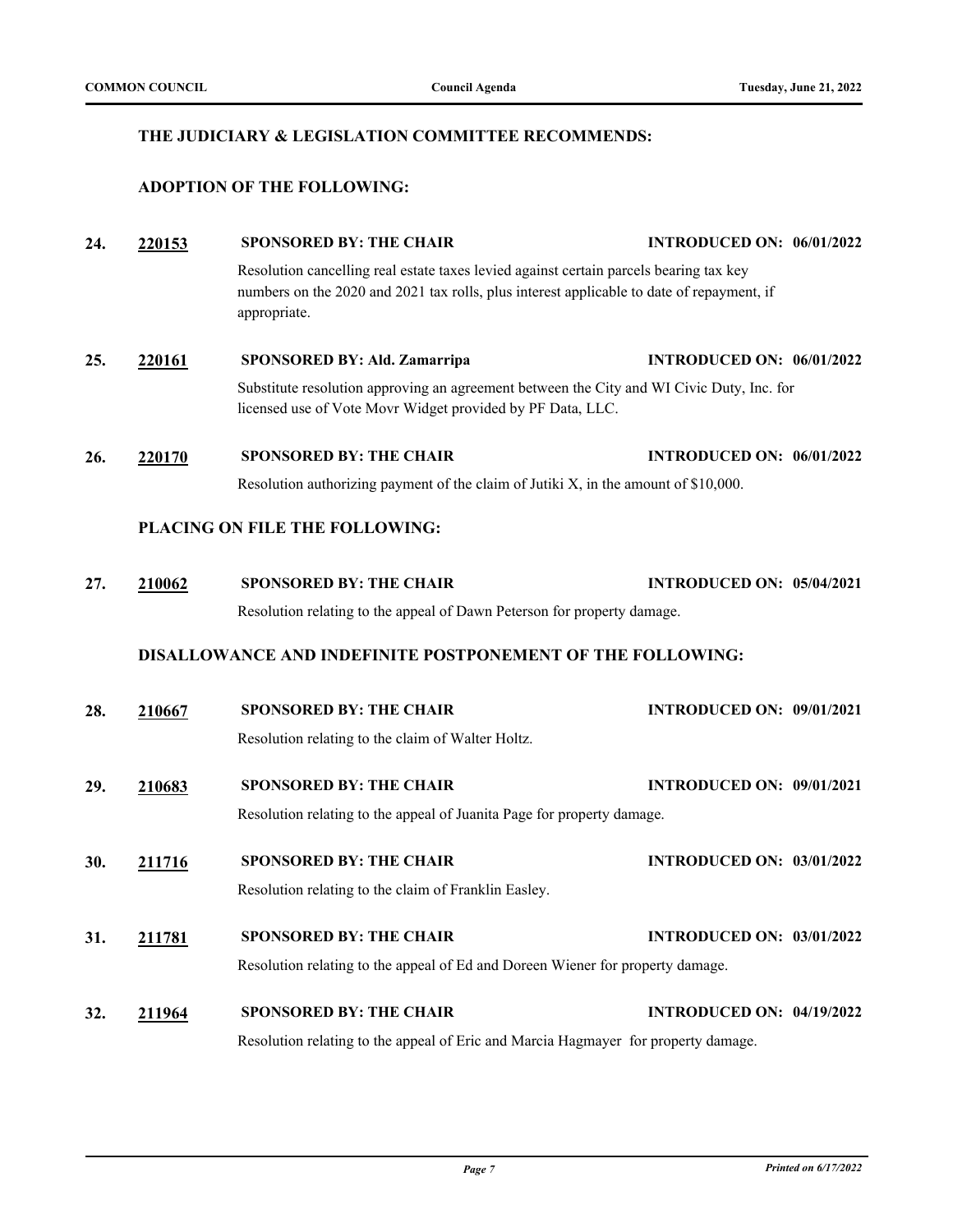#### **THE PUBLIC SAFETY AND HEALTH COMMITTEE RECOMMENDS:**

### **PASSAGE OF THE FOLLOWING:**

| 33. | 220148 | <b>SPONSORED BY: THE CHAIR</b>                                                                                                       | <b>INTRODUCED ON: 06/01/2022</b> |
|-----|--------|--------------------------------------------------------------------------------------------------------------------------------------|----------------------------------|
|     |        | An ordinance relating to municipal off-street parking lots managed by the department of<br>public works - parking services division. |                                  |
| 34. | 220157 | <b>SPONSORED BY: THE CHAIR</b><br>A substitute ordinance relating to parking controls.                                               | <b>INTRODUCED ON: 06/01/2022</b> |
| 35. | 220158 | <b>SPONSORED BY: THE CHAIR</b><br>A substitute ordinance relating to traffic controls.                                               | <b>INTRODUCED ON: 06/01/2022</b> |

### **ADOPTION OF THE FOLLOWING:**

| 36. | 211255 | SPONSORED BY: Ald. Murphy, Ald.                                              | <b>INTRODUCED ON: 11/23/2021</b> |
|-----|--------|------------------------------------------------------------------------------|----------------------------------|
|     |        | Rainey, Ald. Zamarripa, Ald. Borkowski                                       |                                  |
|     |        | and Ald. Spiker                                                              |                                  |
|     |        | Substitute resolution committing the City to become a Vision Zero community. |                                  |

#### **37. [211615](http://milwaukee.legistar.com/gateway.aspx?m=l&id=61325) SPONSORED BY: THE CHAIR INTRODUCED ON: 02/08/2022**

Substitute resolution authorizing the Milwaukee Fire Department to enter into a Memorandum of Understanding with The U.S. Department of Health and Human Services (HHS), Centers for Disease Control and Prevention (CDC), National Institute for Occupational Safety and Health (NIOSH) and the International Public Safety Data Institute (IPSDI) for their involvement in a study by NIOSH seeking to obtain data that will provide information regarding firefighters and emergency medical services (EMS) workers' occupational hazard exposures.

#### **38. [220147](http://milwaukee.legistar.com/gateway.aspx?m=l&id=62240) SPONSORED BY: THE CHAIR INTRODUCED ON: 06/01/2022**

Substitute resolution authorizing the Fire and Police Commission to sign the Participation Agreement between the City of Milwaukee, AT&T, and the State of Wisconsin to allow a site survey to be completed to facilitate connection to the State Emergency Services IP Network (ESInet).

**39. [220154](http://milwaukee.legistar.com/gateway.aspx?m=l&id=62255) SPONSORED BY: THE CHAIR INTRODUCED ON: 06/01/2022** Resolution relating to the retention of a consultant to assist the Community Collaborative Commission in the design, conduct and analysis of a community survey.

### **40. [220182](http://milwaukee.legistar.com/gateway.aspx?m=l&id=62290) SPONSORED BY: THE CHAIR INTRODUCED ON: 06/01/2022**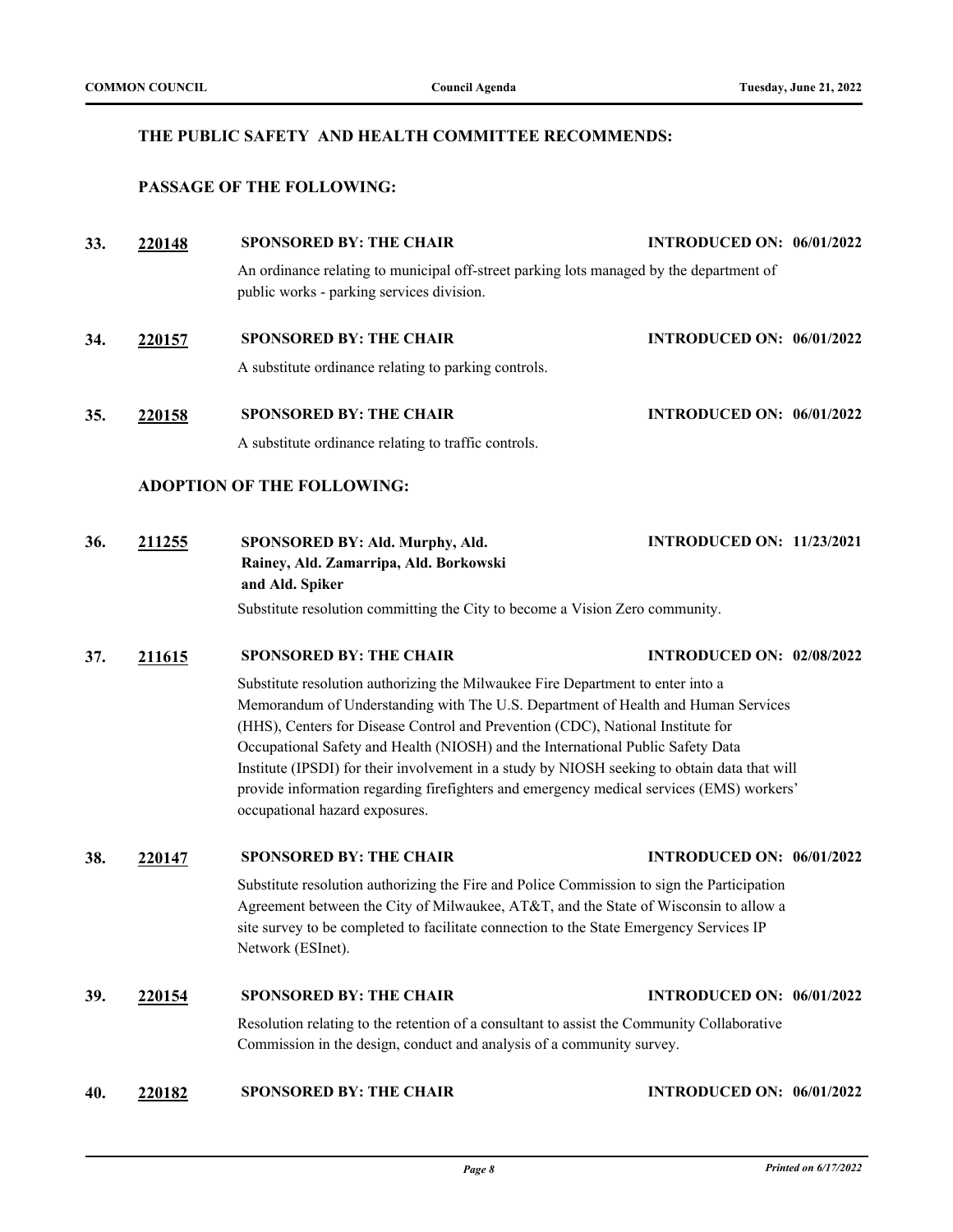Resolution authorizing the Commissioner of Health to enter into a local agent agreement with the Wisconsin Department of Safety and Professional Services for the licensing and inspection of tattoo and body art establishments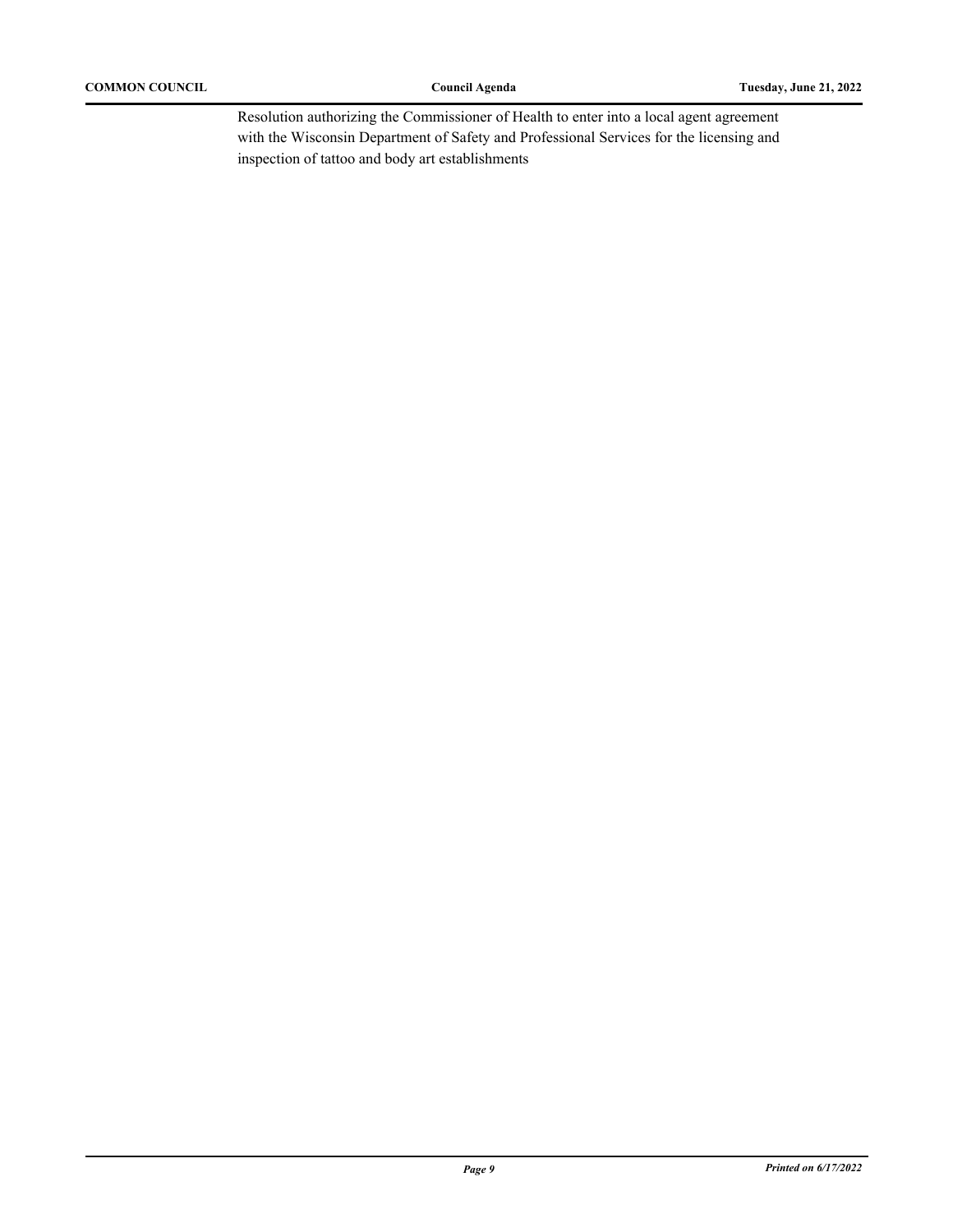# **THE ZONING, NEIGHBORHOODS & DEVELOPMENT COMMITTEE RECOMMENDS:**

#### **PASSAGE OF THE FOLLOWING:**

#### **41. [211866](http://milwaukee.legistar.com/gateway.aspx?m=l&id=61713) SPONSORED BY: Ald. Perez INTRODUCED ON: 03/22/2022**

A substitute ordinance relating to the 2nd Amendment to the Detailed Planned Development, DPD, known as Valley Power Plant and the change in zoning from DPD to Industrial Light, IL2, for the property located at 841 West Canal Street, on the South Side of West Canal Street, west of South 6th Street, in the 12th Aldermanic District.

#### **42. [212010](http://milwaukee.legistar.com/gateway.aspx?m=l&id=61941) SPONSORED BY: Ald. Murphy INTRODUCED ON: 04/19/2022**

A substitute ordinance correcting the mixed zoning of the parcel at 110 South 44th Street in the 10th Aldermanic District and assigning the zoning of Industrial Heavy, IH, to the property.

#### **CONFIRMATION OF THE FOLLOWING:**

**43. [220218](http://milwaukee.legistar.com/gateway.aspx?m=l&id=62345) SPONSORED BY: THE CHAIR INTRODUCED ON: 06/01/2022** Appointment of Clifton Crump to the Board of Zoning Appeals by the Mayor. (10th Aldermanic District)

### **PLACING ON FILE THE FOLLOWING:**

**44. [151431](http://milwaukee.legistar.com/gateway.aspx?m=l&id=43061) SPONSORED BY: Ald. Kovac INTRODUCED ON: 01/19/2016**

An ordinance relating to zoning code requirements for off-street loading facilities.

# **45. [151866](http://milwaukee.legistar.com/gateway.aspx?m=l&id=43593) SPONSORED BY: Ald. Kovac INTRODUCED ON: 04/15/2016** An ordinance relating to the change in zoning from Detailed Planned Development to a Detailed Planned Development for residential development at 2764 North Humboldt Boulevard, located on the east side of North Humboldt Boulevard, south of East Hadley Street, in the 3rd Aldermanic District.

#### **46. [190010](http://milwaukee.legistar.com/gateway.aspx?m=l&id=51376) SPONSORED BY: THE CHAIR INTRODUCED ON: 04/16/2019**

Resolution approving a final Certified Survey Map for land located on the west side of North Arlington Place and south of East Kane Place to combine two parcels into one parcel and to dedicate land for public street purposes, in the 3rd Aldermanic District.